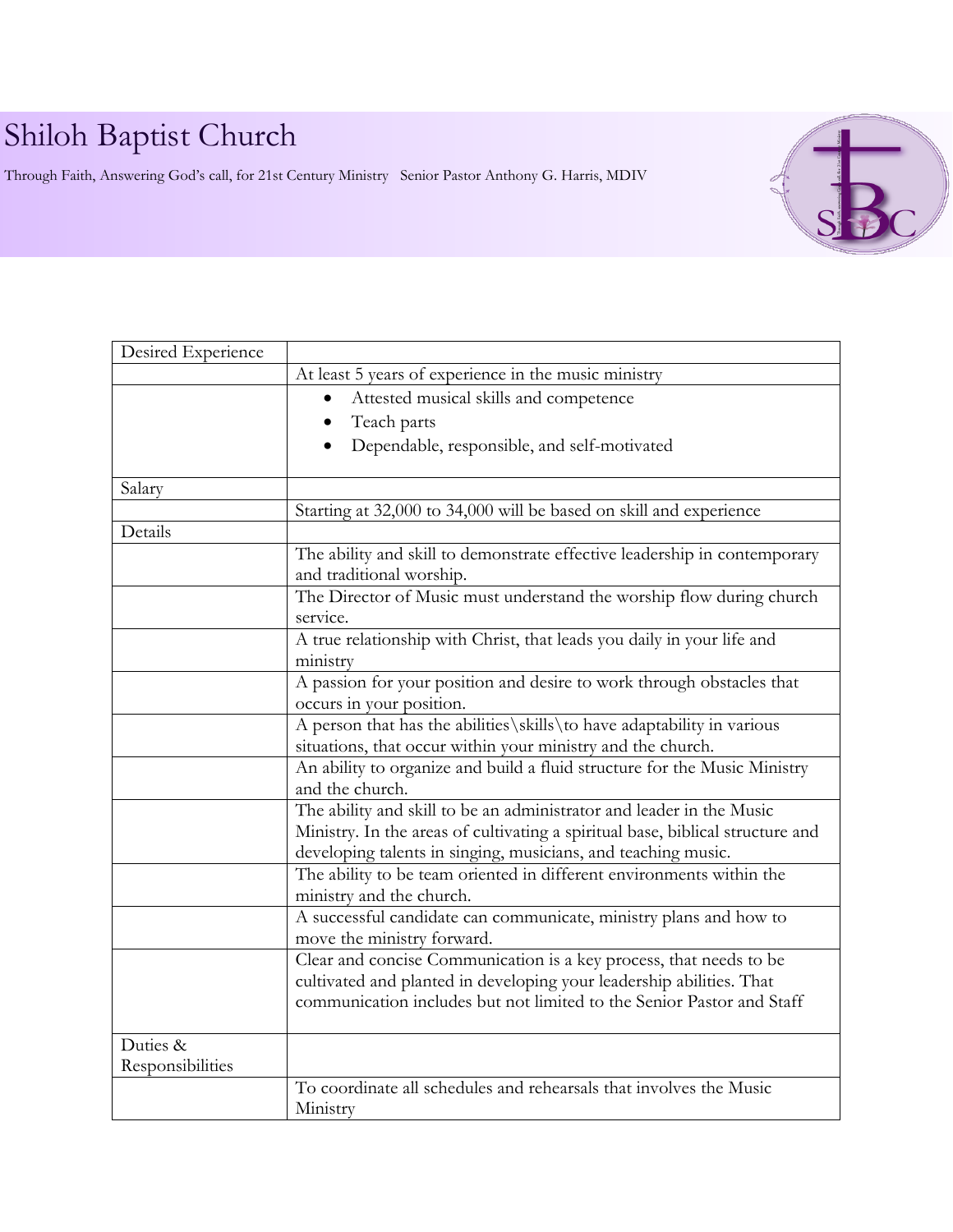|               | Children's Choir                                                            |  |  |
|---------------|-----------------------------------------------------------------------------|--|--|
|               | Youth Choir                                                                 |  |  |
|               | Mass Choir                                                                  |  |  |
|               | Praise Team                                                                 |  |  |
|               | Dance Ministry                                                              |  |  |
|               |                                                                             |  |  |
|               | Select and plan music for Sunday and midweek service                        |  |  |
|               | Lead regular rehearsals for all Choirs and musicians                        |  |  |
|               | Recruit and train singers and musicians annually and develop strategies to  |  |  |
|               | maintain a strong music ministry                                            |  |  |
|               | Lead the music and worship programs for events that church, and the         |  |  |
|               | Senior Pastor has annually.                                                 |  |  |
|               | Note: Not limited to the following list below                               |  |  |
|               | Church Anniversary<br>$\bullet$                                             |  |  |
|               | Pastor Anniversary                                                          |  |  |
|               | Men's and Women's Day<br>$\bullet$                                          |  |  |
|               | Christmas Program<br>٠                                                      |  |  |
|               | Easter Program                                                              |  |  |
|               | Revival                                                                     |  |  |
|               | Special Program                                                             |  |  |
|               | Funerals                                                                    |  |  |
|               | Prayer meeting/ Bible Study: weekly                                         |  |  |
|               |                                                                             |  |  |
|               |                                                                             |  |  |
| Benefits      |                                                                             |  |  |
|               | Vacation and Sick Days   based on contractual agreement                     |  |  |
|               | Flexible Schedule:                                                          |  |  |
|               | Professional development assistances: required for a two year or higher in  |  |  |
|               | a contractual agreement                                                     |  |  |
|               | Life Insurance   based on contractual agreement                             |  |  |
|               | Health Insurance   based on contractual agreement                           |  |  |
|               |                                                                             |  |  |
| Schedule      | Flexible Schedule: Tuesday, Wednesday, and Thursday                         |  |  |
|               | Required hours during the week: 8 to 10 hours   includes Sunday             |  |  |
|               | Morning Service, Wednesday evening                                          |  |  |
| Outside       |                                                                             |  |  |
| Employment(s) |                                                                             |  |  |
|               | Outside Employment is subject to approval by Personnel Committee and        |  |  |
|               | Administration.                                                             |  |  |
|               | If the Director of Music wants to pursue outside employment, will have      |  |  |
|               | to inform the Personnel Committee and Senior Pastor prior to seeking        |  |  |
|               | position.                                                                   |  |  |
|               | *Criteria: make this requested position will not interfere or conflict with |  |  |
|               | your position as the Director of Music.                                     |  |  |